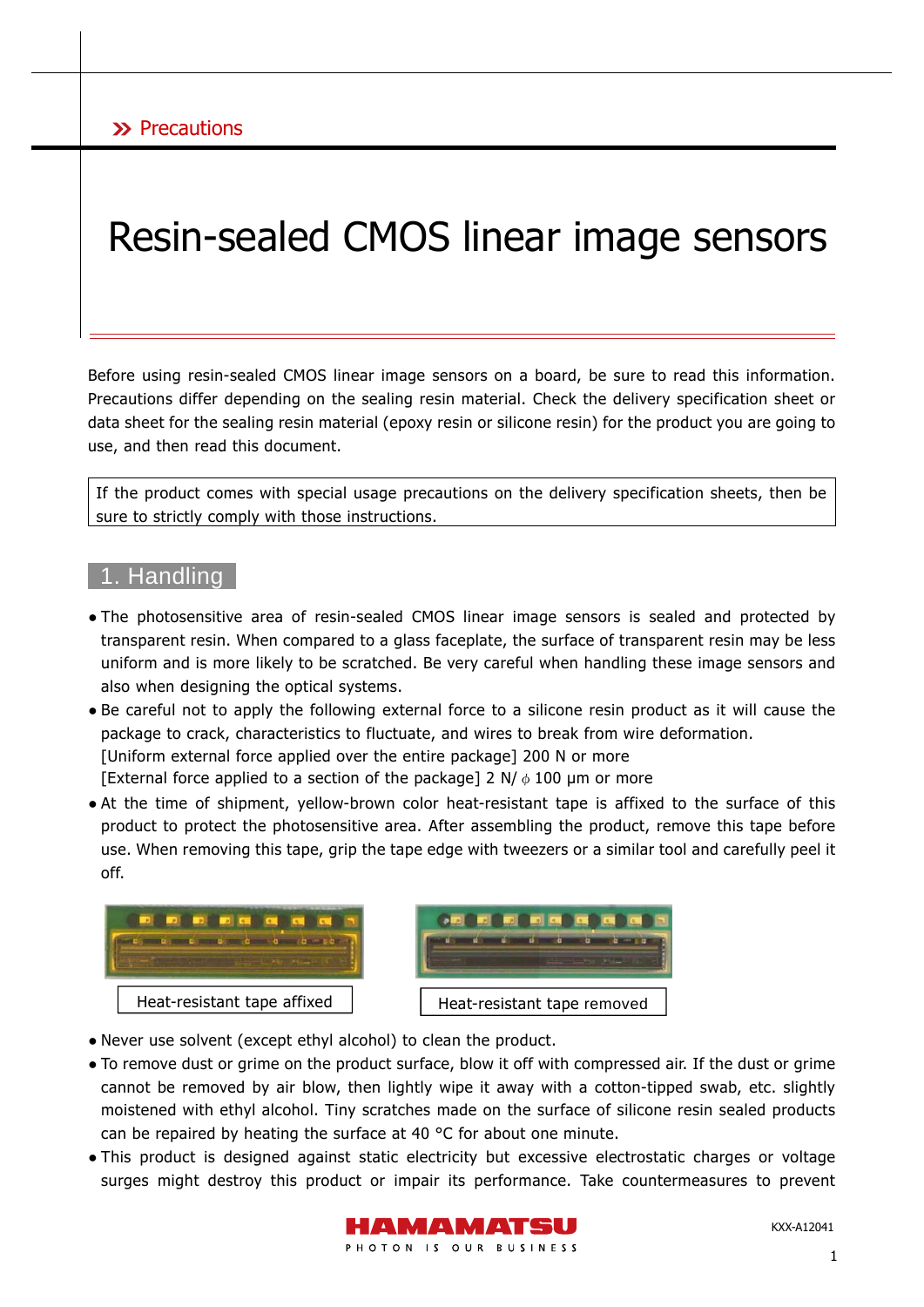damage from static electricity such as grounding yourself, workbench, and tools. Also protect this product from surge voltages which might be caused by peripheral equipment.

● When doing reflow soldering, follow the conditions listed in Table 1.

A sudden rise or drop (cooling) in temperature might cause trouble. Refer to the "Temperature rising/cooling conditions" in Table 1.

The extent of thermal stress applied to the sensor during reflow soldering differs depending on the circuit board and reflow furnace to be used. When setting the reflow conditions, make sure that the conditions will not apply excessive thermal stress to the product. Figure 1 shows a recommended temperature profile for reflow soldering.

| <b>Parameter</b>                                              | Epoxy resin sealed product                                                 | Silicone resin sealed product                                              |
|---------------------------------------------------------------|----------------------------------------------------------------------------|----------------------------------------------------------------------------|
| Reflow soldering temperature<br>(Package surface temperature) | 240 $^{\circ}$ C or less                                                   | 260 °C or less                                                             |
| Number of reflow cycles allowed                               | One cycle                                                                  | Up to 3 cycles                                                             |
| Temperature rising/cooling<br>conditions                      | Rising rate: less than 4 $\degree$ C/s<br>Cooling rate: less than $4 °C/s$ | Rising rate: less than $3 °C/s$<br>Cooling rate: less than 6 $\degree$ C/s |

#### [Table 1] Reflow soldering conditions

[Figure 1] Recommended temperature profile for reflow soldering (typical example)

(a) Epoxy resin sealed product



Time

KMPDB0348ED

#### (b) Silicone resin sealed product



KMPDB0405EA



KXX-A12041